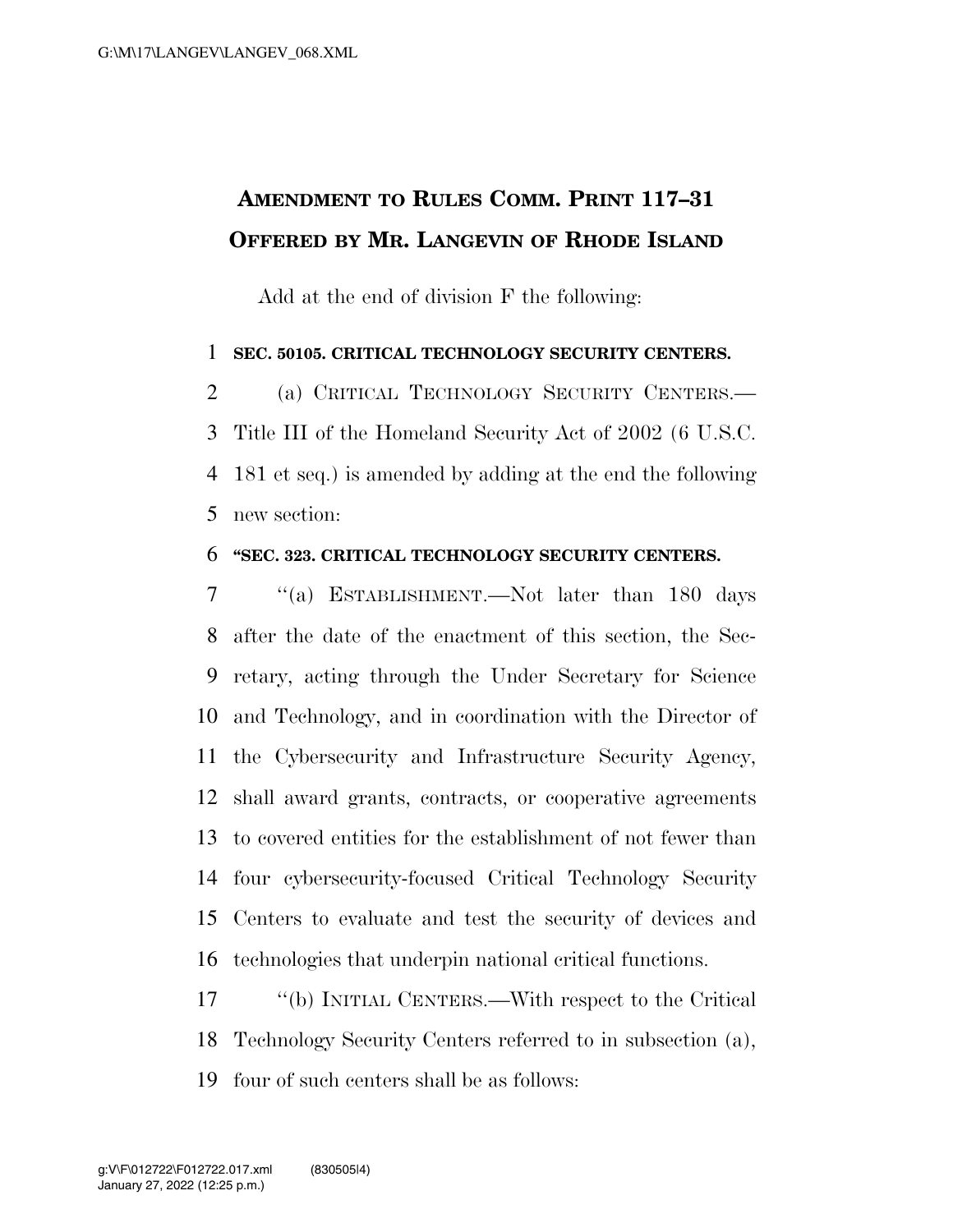$\mathfrak{D}$ 

1 ''(1) The Center for Network Technology Secu- rity, to study the security of information and com- munications technology that underpins national crit-ical functions related to communications.

 ''(2) The Center for Connected Industrial Con- trol System Security, to study the security of con- nected programmable data logic controllers, super- visory control and data acquisition servers, and other networked industrial equipment.

10 ''(3) The Center for Open Source Software Se- curity, to study vulnerabilities in open source soft-ware used to support national critical functions.

13 ''(4) The Center for Federal Critical Software Security, to study the security of software used by the Federal Government that performs functions critical to trust (such as affording or requiring ele- vated system privileges or direct access to net-working and computing resources).

 ''(c) ADDITIONAL CENTERS.—The Under Secretary may, in coordination with the Director, award grants, con- tracts, or cooperative agreements to covered entities for the establishment of additional Critical Technology Secu- rity Centers to address technologies vital to national crit-ical functions.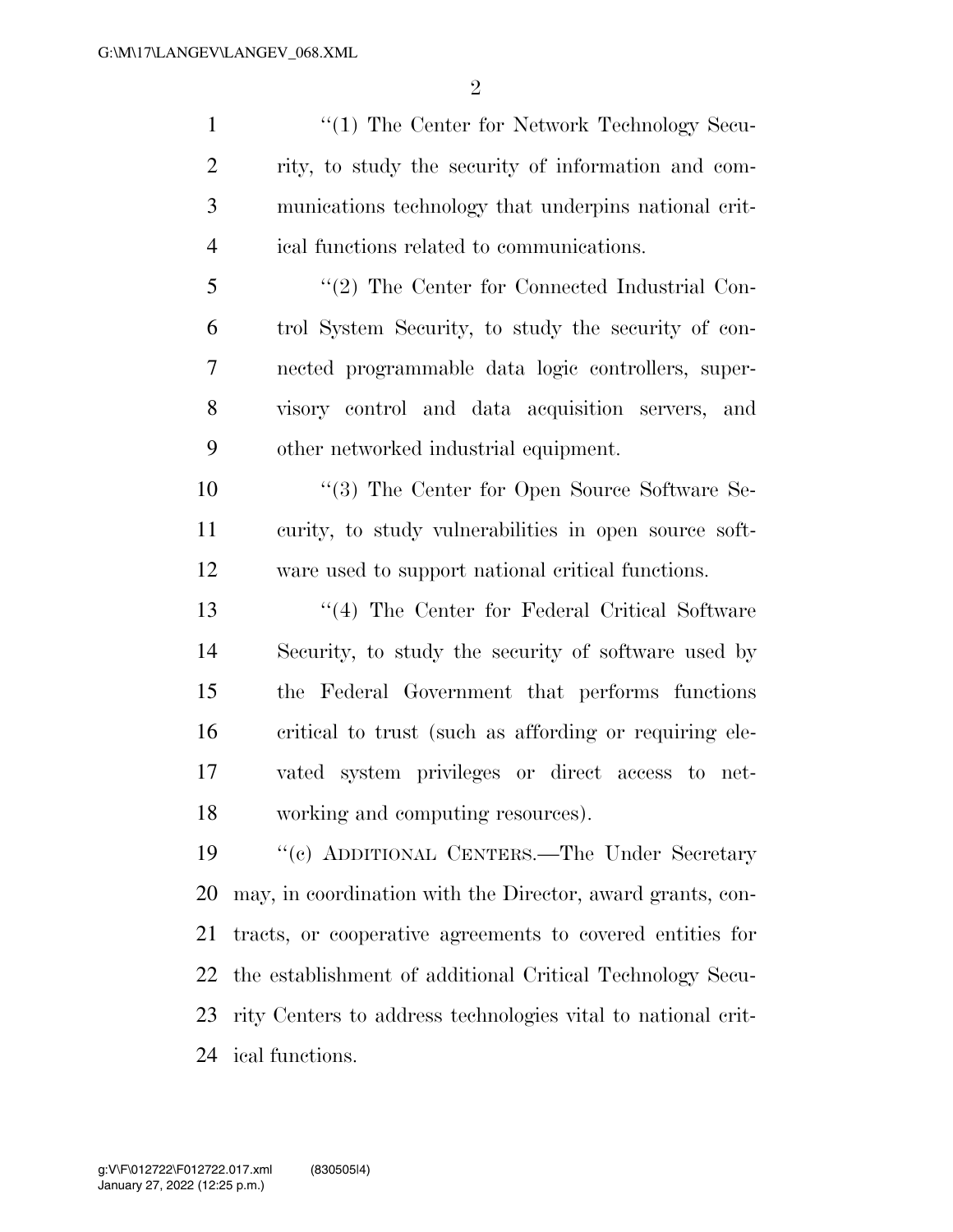''(d) SELECTION OF CRITICAL TECHNOLOGIES.—Be- fore awarding a grant, contract, or cooperative agreement to a covered entity to establish a Critical Technology Secu- rity Center, the Under Secretary shall consult with the Director, who shall provide the Under Secretary a list of technologies within the remit of the center that support national critical functions.

 ''(e) RESPONSIBILITIES.—In studying the security of technologies within its remit, each center shall have the following responsibilities:

11 ''(1) Conducting rigorous security testing to identify vulnerabilities in such technologies.

 ''(2) Reporting new vulnerabilities found and the tools, techniques, and practices used to uncover such vulnerabilities to the developers of such tech- nologies in question and to the Cybersecurity and Infrastructure Security Agency.

18 ''(3) With respect to such technologies, devel- oping new capabilities for vulnerability discovery, management, and mitigation.

21 ''(4) Assessing the security of software essential to national critical functions.

23  $\frac{1}{2}$  (5) Supporting existing communities of inter- est, including by granting funds, in remediating vulnerabilities discovered within such technologies.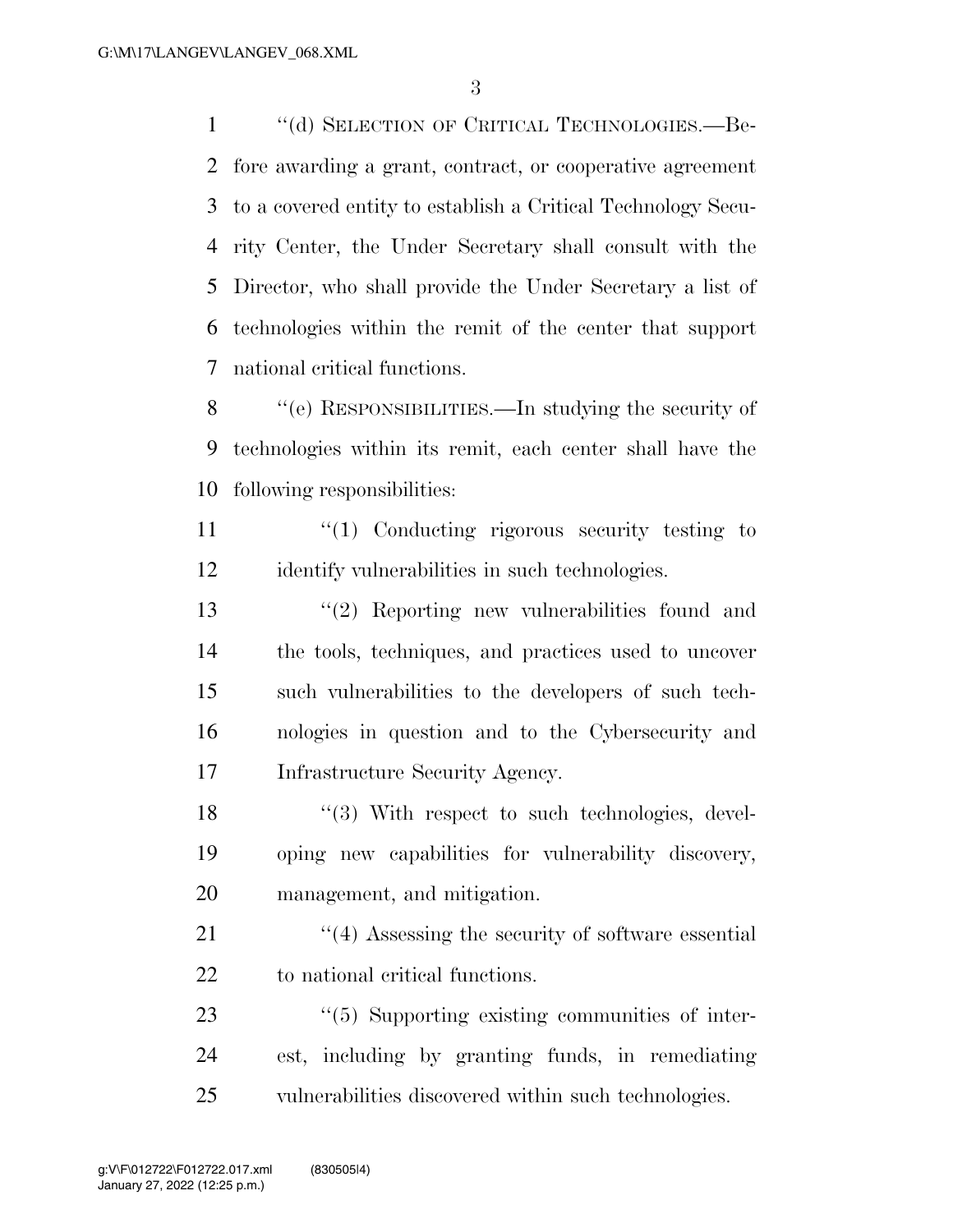1 ''(6) Utilizing findings to inform and support the future work of the Cybersecurity and Infrastruc-ture Security Agency.

 ''(f) APPLICATION.—To be eligible for an award of a grant, contract, or cooperative agreement as a Critical Technology Security Center pursuant to subsection (a), a covered entity shall submit to the Secretary an application at such time, in such manner, and including such informa-tion as the Secretary may require.

10 "(g) PUBLIC REPORTING OF VULNERABILITIES. The Undersecretary shall ensure that vulnerabilities iden- tified by a Critical Technology Security Center are pub- licly reported through the National Vulnerability Data-base, as appropriate.

 ''(h) ADDITIONAL GUIDANCE.—The Under Sec- retary, in coordination with the Director, shall develop, and periodically update, guidance, including eligibility and any additional requirements, for how Critical Technology Security Centers may award funds to communities of in-terest to remediate vulnerabilities under subsection (e)(5).

21 ""(i) BIANNUAL REPORTS.—Not later than one year after the date of the enactment of this section and every two years thereafter, the Under Secretary shall submit to the appropriate congressional committees a report that in-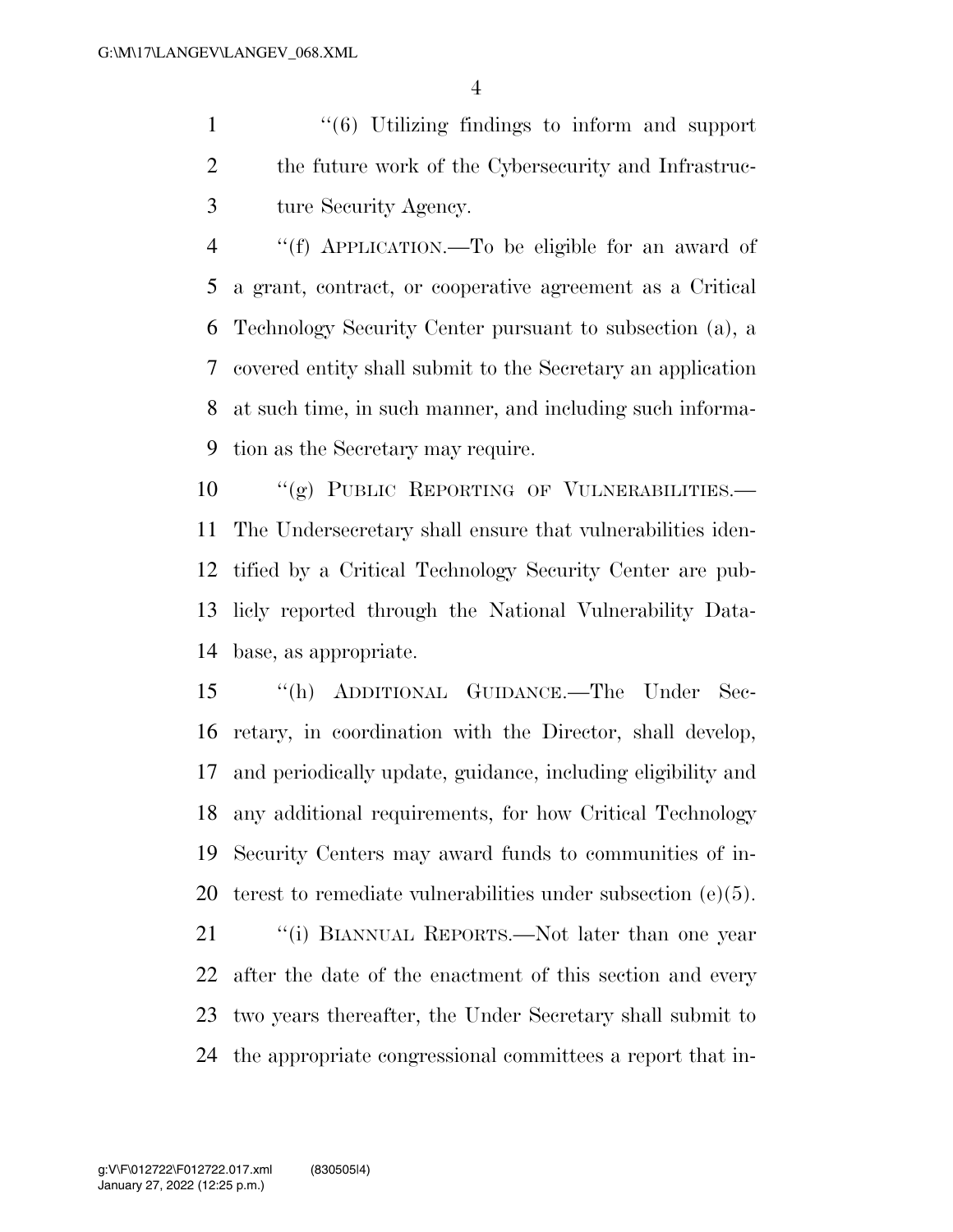cludes, with respect to each Critical Technology Security Center the following:  $\mathcal{F}$   $\mathcal{F}(1)$  A summary of the work performed by each such center. ''(2) Information relating to the allocation of Federal funds at each such center. ''(3) A description of each vulnerability identi- fied, including information relating to the cor- responding software weakness.  $(4)$  An assessment of the criticality of each vulnerability identified pursuant to paragraph (3). 12 ''(5) A list of critical technologies studied by each center, including an explanation by the Under Secretary for any deviations from the list of tech- nologies provided by the Director before the distribu-16 tion of funding to the center. 17 ''(6) A list of tools, techniques, and procedures used by each such center. 19 <sup>"</sup>(j) CONSULTATION WITH RELEVANT AGENCIES.— In carrying out this section, the Under Secretary shall consult with the heads of other Federal agencies con-ducting cybersecurity research, including the following:

23 ''(1) The National Institute of Standards and Technology.

''(2) The National Science Foundation.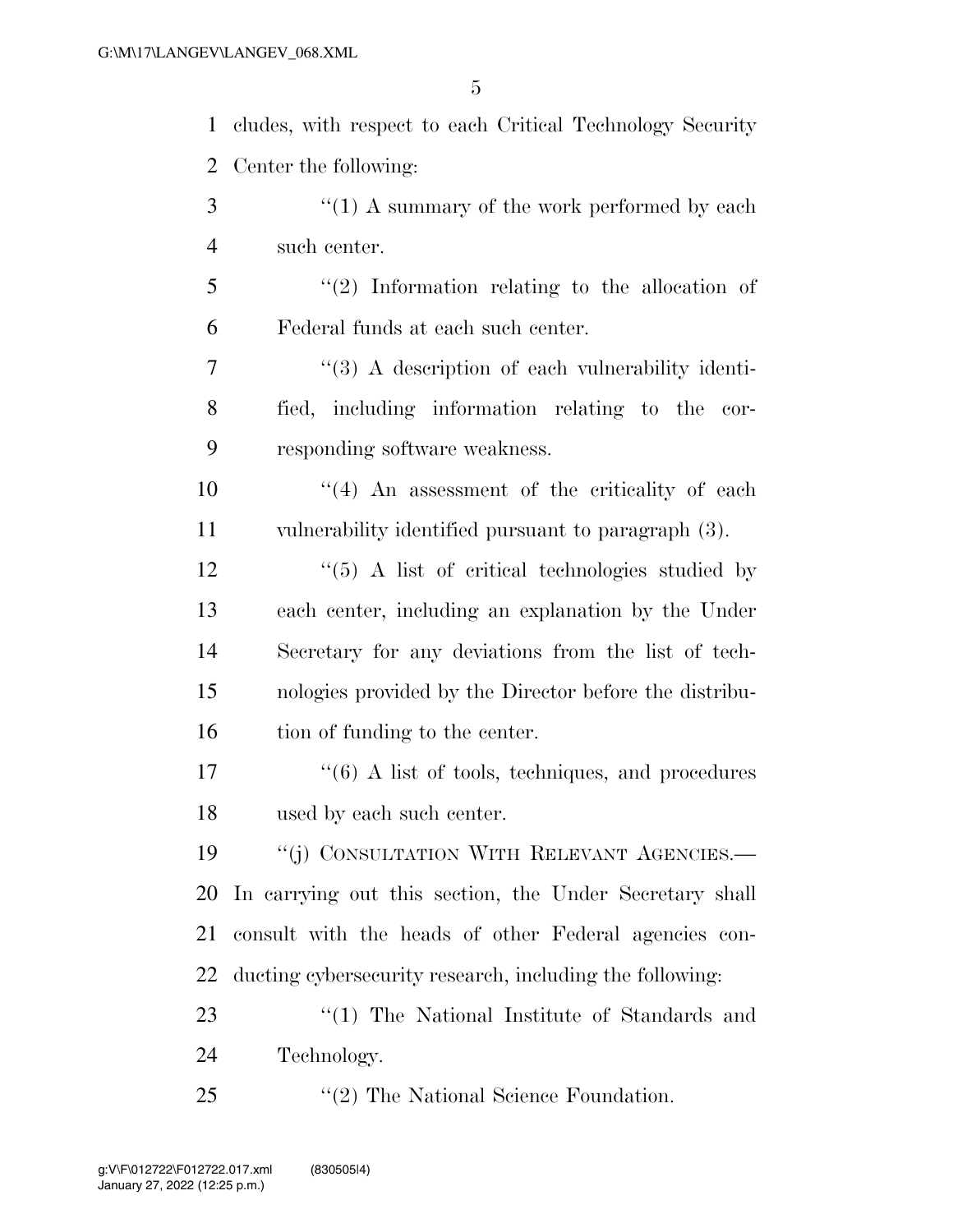| $\mathbf{1}$   | $\cdot$ (3) Relevant agencies within the Department      |
|----------------|----------------------------------------------------------|
| $\overline{2}$ | of Energy.                                               |
| 3              | $\cdot$ (4) Relevant agencies within the Department      |
| $\overline{4}$ | of Defense.                                              |
| 5              | "(k) AUTHORIZATION OF APPROPRIATIONS.—There              |
| 6              | are authorized to be appropriated to carry out this sec- |
| 7              | tion-                                                    |
| 8              | "(1) $$40,000,000$ for fiscal year 2022;                 |
| 9              | "(2) $$42,000,000$ for fiscal year 2023;                 |
| 10             | "(3) $$44,000,000$ for fiscal year 2024;                 |
| 11             | "(4) $$46,000,000$ for fiscal year 2025; and             |
| 12             | $(5)$ \$49,000,000 for fiscal year 2026.                 |
| 13             | "(1) DEFINITIONS.—In this section:                       |
| 14             | "(1) APPROPRIATE CONGRESSIONAL COMMIT-                   |
| 15             | TEES.—The term 'appropriate congressional com-           |
| 16             | mittees' means—                                          |
| 17             | $\lq\lq$ the Committee on Homeland Security              |
| 18             | of the House of Representatives; and                     |
| 19             | "(B) the Committee on Homeland Security                  |
| 20             | and Governmental Affairs of the Senate.                  |
| 21             | "(2) COVERED ENTITY.—The term 'covered en-               |
| 22             | tity' means a university or federally funded research    |
| 23             | and development center, including a national labora-     |
| 24             | tory, or a consortia thereof.                            |